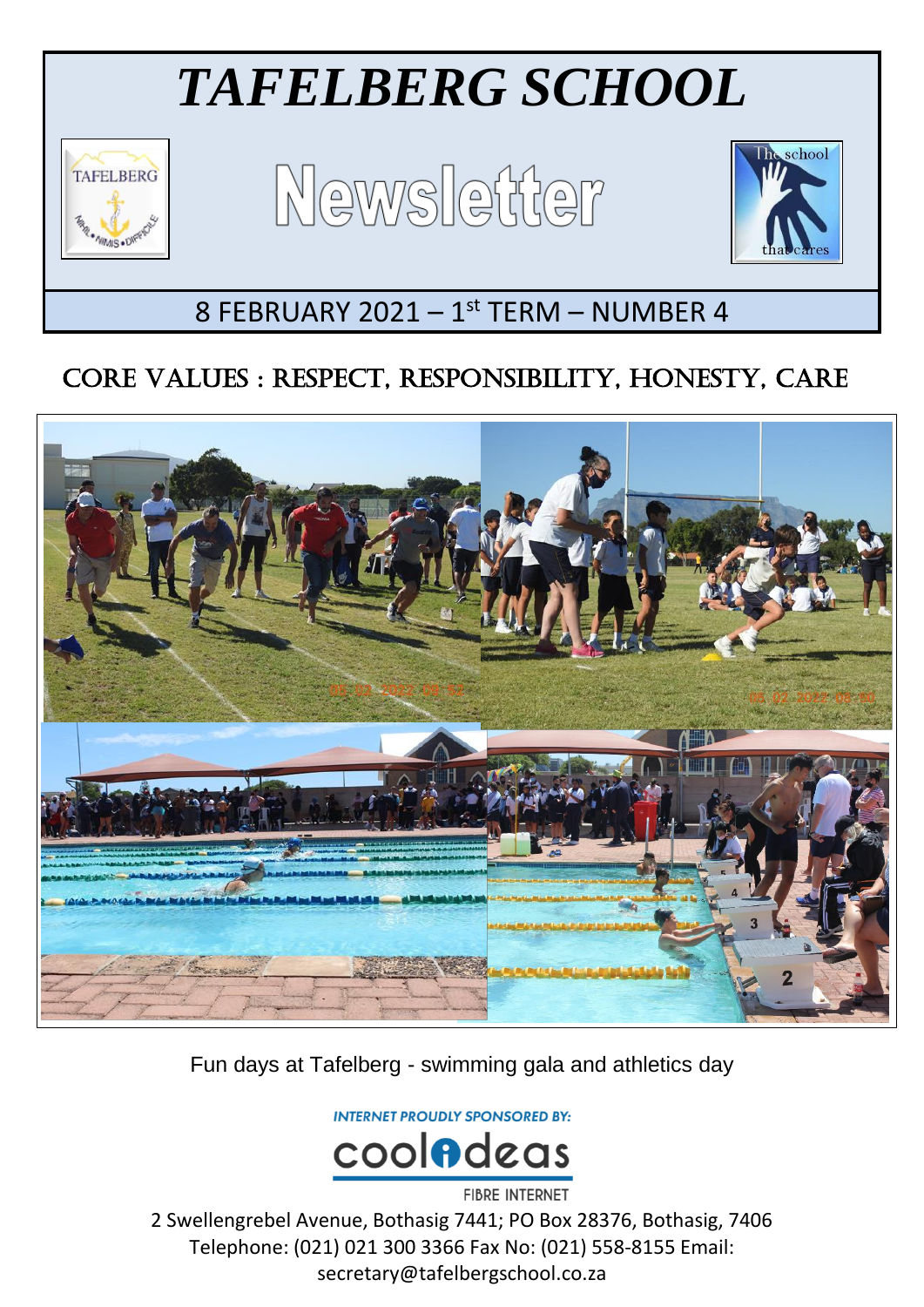#### Dear parent / guardian

It was awesome to see our children swimming and doing athletics again. We could feel the excitement, and witnessed the joy on their faces again. Although academics remains our primary focus, we need to develop our learners holistically. We recognised last year that we needed learners to participate in sporting and cultural events – this gives those learners an opportunity to shine. It also builds character and "spirit" – which we saw in abundance at the gala and athletics meeting. We are slowly moving to normalise schooling for our learners, but it will not happen overnight. A huge thank you to all the swimmers and athletes – you showed true spirit and determination. To the parents who came out to support the athletes on Saturday … I salute you - your support for your child cannot be underestimated. I would also like to thank the PTA for giving up their Saturday to provide a tuckshop for parents and athletes. You are super stars. Finally, a heartfelt thanks to the teachers who laboured in the sun on the two days … you are all champs for putting our children first.

#### **NB INFORMATION**



#### **1. NB Dates 2022**

- 09 Feb Paarl interschools athletics meeting @ Paarl School @ 5pm
- 09 Feb Thera-parent workshop: **Gr 1 – 6 parents of new learners**
- 11 Feb Valentines' dance (grades 9 12 only)
- 07 Mar Start of Assessment program FP and IP
- 11 Mar Start of Test Series SP and FET phase
- 25 Mar School closes for Term 1, @ 11am
- 05 Apr School reopens for Term 2
- 05 Apr Closing date for fee exemptions @ 2pm

#### **2. School fees 2022**

Tafelberg is a Section 21 fee-paying school, and the SA Schools Act thus places a duty on the SGB to collect such school fees from all parents as agreed upon at the parent AGM. The Budget and school fees for 2022 were voted on at the parent AGM on the 17 November 2021. The Budget and school fee increase was tabled and accepted by unanimous parent vote at the AGM, as were certain resolutions.

| <b>TIER</b>                  | <b>FEE PER MONTH</b><br>$(11$ months) | <b>FEE: ANNUAL AMOUNT</b> |
|------------------------------|---------------------------------------|---------------------------|
| Grade $1 + 2$                | R <sub>2</sub> 140-00                 | R <sub>23</sub> 540-00    |
| 2. Grades $3,4,5 + 10,11,12$ | R <sub>2</sub> 100-00                 | R <sub>23</sub> 100-00    |
| 3. Grades 6, 7, 8, 9         | R <sub>1</sub> 940-00                 | R21 340-00                |

- First Debit Order run : 1<sup>st</sup> working day of each month
- Fees are paid over 11 months, starting January 2022 (for 2022 fees only)
- 10% discount for fees paid in full by 28 February 2022
- Exemptions and non-payment of fees are dealt with as per legislation and school policy
- Closing date for properly completed fee exemption documents is 5 April 2022
- All enquiries regarding payment of school fees and exemptions must be directed only to Mrs M Vicentini @ 021 558 2405 or [bursar@tafelbergschool.co.za](mailto:bursar@tafelbergschool.co.za)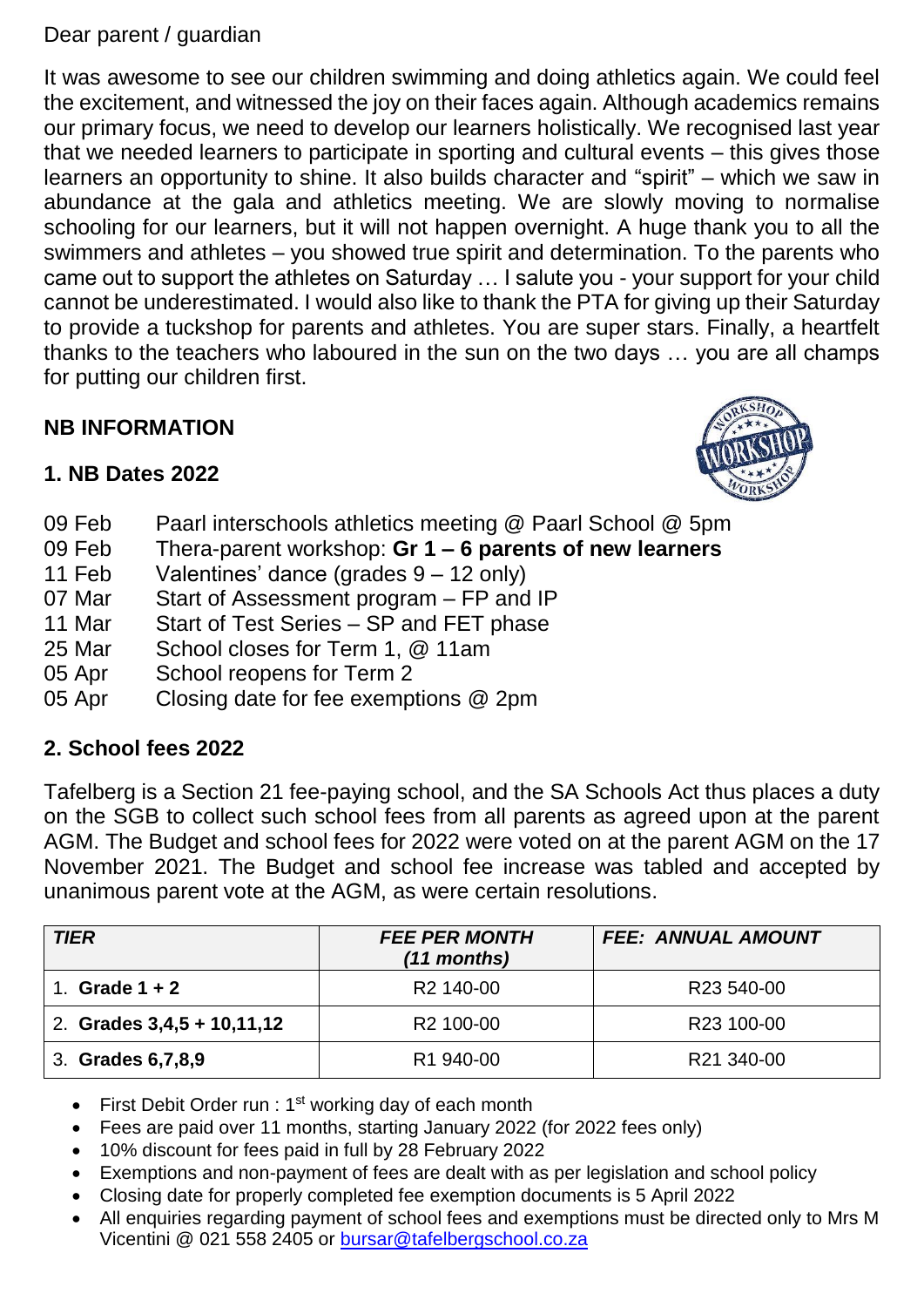#### **GENERAL NEWS**

#### **1. NB New school phone number**

**NB** please note that the school has migrated to a new phone number as from 1 February 2022. The new number is **021 300 3366**

#### **2. New directions with regard to schools and Covid**

We will be reviewing our procedures and policy with regard to our Covid safety protocols. However, until such time school management and the SGB have received the latest directives from WCED, and amendments have been discussed, passed and planned for, the present procedures/policy remains in force.

#### **3. Payments / EFT to school**

Please ensure that the following information accompanies all payments to the school:

- **Learners** *initials and surname*
- What the payment is for e.g. school fees / clothing items / PTA / camps etc.

The school's banking details are as follows:

- Tafelberg School
- Standard Bank
- Acc No: 071035664
- Branch code: 024109

#### **4. PTA**

The PTA is a vital part of the Tafelberg school community, and at present they consist of a dedicated group of moms and dads who are working tirelessly on your behalf to raise much needed funds for your school. Therefore, please join this wonderful group of parents and help share the load.

Reminders:

- Love Your Planet Competition free entry two cash prizes to be won. Contact Sylvia 083 326 9569 for more details
- Second-hand school uniform items are available on Wed 23rd February cash only. Contact Shirley Ashbolt for any 2nd hand clothing queries 083 278 3618
- Please donate any "pre-owned" uniform items there is a great need, especially in the senior section of the school
- Please bring in your paper for recycling .....it's not only good for the environment but brings in much needed funds for the school
- Keep swiping your "My School Card" and "Makro Card"…..every swipe counts!!

All PTA queries can be sent to Leigh-Ann Stokell at tafelbergpta@gmail.com or on 082 927 2544

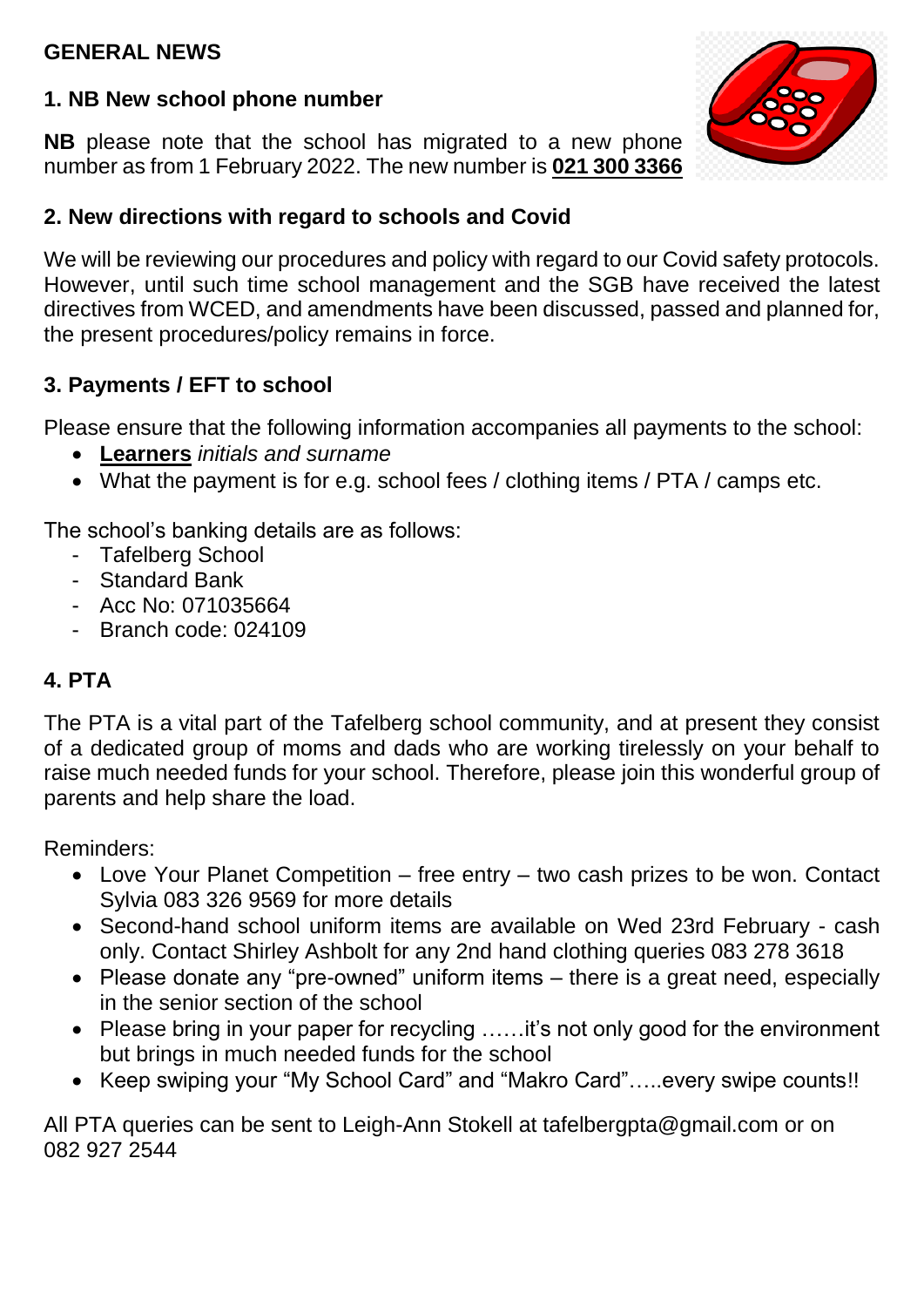#### **5. Reminder: new school uniform items**



Please note the following:

- The clothing store for new items will be open on Mondays, Wednesdays and Thursday from 8am to 9am
- Orders may be placed via email [\(efisher@tafelbergschool.com\)](mailto:efisher@tafelbergschool.com) and payments should be made via EFT.

#### **6. Covid news and safety measures**

As at this time, 2 learners are self-isolating (family contact)

- Should your child test positive for Covid, or come into close contact with a covid pos+ person they are to self-isolate at home for the required period, before returning to school – please inform the school and forward a copy of the test result. Parents are reminded to inform the school if they themselves test positive, and to take the necessary precautions.
- Please remember to screen your child before they come to school. Should they show symptoms of Covid (temperature of  $38^{\circ}$ C and above, coughing, headaches, sore throat etc.) and or have come into close contact with a Covid positive person, they need to stay at home for the prescribed period before returning to school.
- As per our Covid policy, parents will be required to fetch their child immediately should the learner disregard our safety protocols – we need to be responsible and prevent the spread of Covid.
- **Parents must ensure that their child does not arrive late (i.e. after 8am) as this will compromise our safety protocols and measures.** Please, we need your co-operation in this regard. *Latecomers will have to wait outside at the learner gate.* Once all is in place, the learner gate will be opened to allow the orderly implementation of the screening of late comers.
- No parents nor visitors will be allowed entry to the school before 9am, without an appointment.
- All learners, parents, visitors etc. MUST wear a mask properly (covering both nose and mouth), in order to be allowed entry to the school grounds.
- A reminder that learners must wear a mask and not a "buff".
- We will continue with our safety protocols and the sanitizing of the school building as per regulations.

#### **7. Grade 7 therapy program**

We are excited to announce that the therapy department will be piloting a group program with the Grade 7's this term. The groups will be based on the "six bricks" program which was developed in conjunction with the Lego Foundation. The activities will target executive functioning skills (eg planning, organizational skills, teamwork, problem solving etc) which are important for this challenging first year of high school, but will also include a "life lesson" component related to building self-esteem and peer relationships. We look forward to working with our young teenagers.

# ENTER TO LEARN … LEAVE TO SERVE